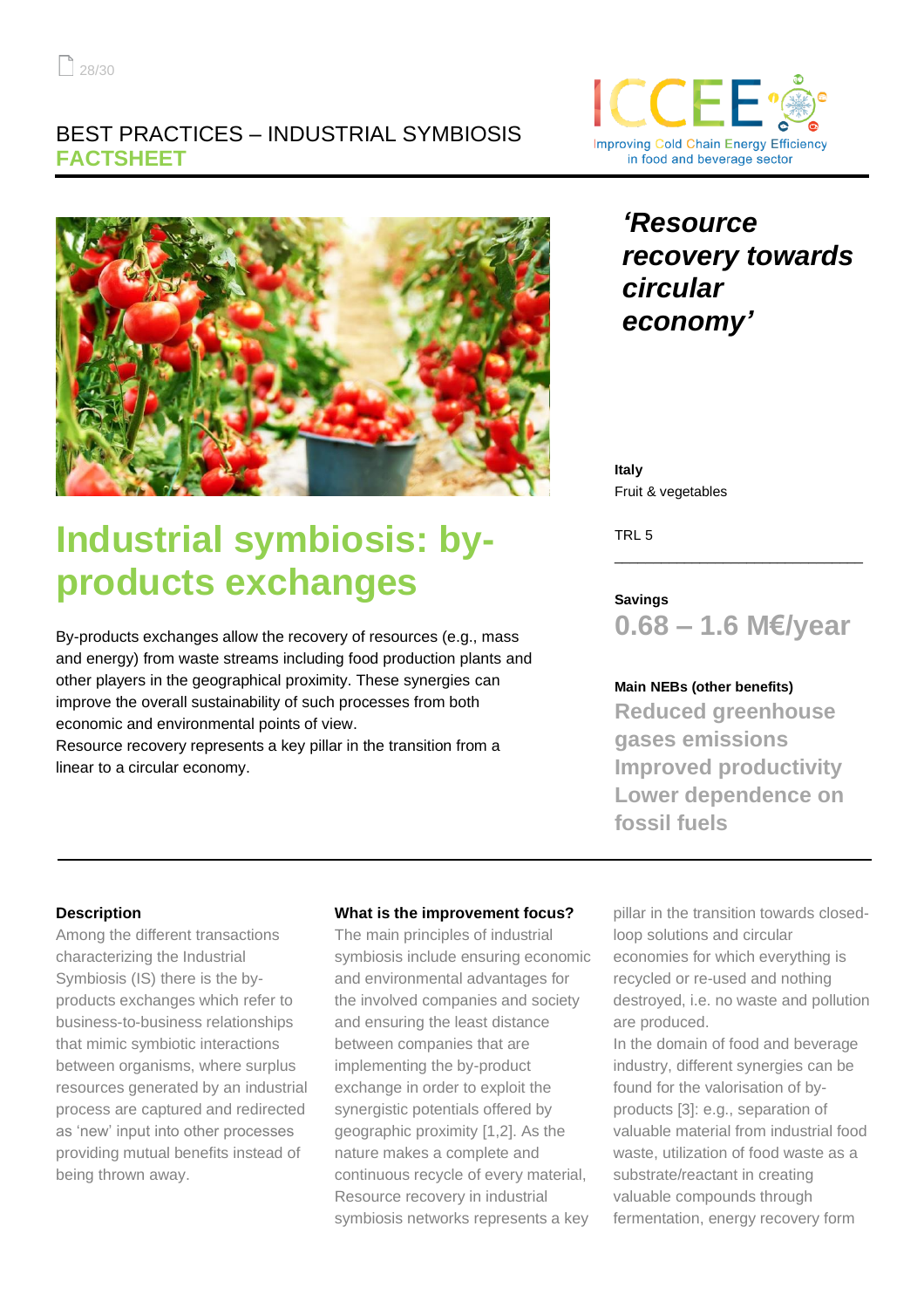### BEST PRACTICES – INDUSTRIAL SYMBIOSIS **FACTSHEET**

waste food or excess heat from nearby industries.

*Resource recovery in industrial symbiosis networks represents a key pillar in the transition towards closedloop solutions and circular economies for which everything is recycled or re-used, and nothing destroyed.*

**\_\_\_\_\_\_\_\_\_\_\_\_\_\_\_\_\_\_\_\_\_\_\_\_\_\_\_\_\_**

**\_\_\_\_\_\_\_\_\_\_\_\_\_\_\_\_\_\_\_\_\_\_\_\_\_\_\_\_\_**

#### **Benefits**

IS represents a great opportunity to optimize the efficiency and the utilization of the resources and, at the same time, to improve environmental, economic and social performances leading to huge competitive advantages [2,4,5]. This is mainly due to the fact that the global benefits introduced with the industrial symbiosis network are greater than the sum of the single benefits that the actors could individually generate [6]. Moreover, a broader vision of industrial symbiosis considering an increasing collaboration between private companies and regional or national authorities, through public-private partnerships, allows to gain greater benefits also for public organizations [7]: (1) improved performance of the public service facilities; (2) reduced and stabilized cost for providing services such as heat, cooling and electricity to public service facilities (e.g. hospitals, offices and schools) leading to greater cost-efficiency and (3) reduced environmental impact.

#### **Horticulture case study**

In this case study, we consider the industrial symbiosis potential between an energy-intensive factory that make use of forging processes, and a nearby greenhouse installation [8]. The considered industrial process is particularly suitable for the application of carbon capture and utilization (CCU) through horticulture enrichment. Firstly, the properties of the process exhausts (such as the level of contaminants, and the temperature) match the requirements of the CO<sup>2</sup> horticulture enrichment. Secondly, the close proximity to an existing greenhouse installation allows the direct transportation of CO<sup>2</sup> through pipelines. The symbiotic potential among the industrial installation and the horticulture process could be exploited by using the waste heat and CO2 emissions of the forging process for, respectively, the heating of the greenhouse, and the supply of CO2 to the horticulture enrichment process.

If we consider only the synergy focusing on the use of  $CO<sub>2</sub>$ enrichment as CCU method for the reduction of industrial emissions, it is possible to reach economic savings, and to reduce the environmental impact with respect to a scenario without CO<sub>2</sub> enrichment and to a scenario with CO<sub>2</sub> enrichment provided by a traditional system (i.e., heaters burning natural gas). The results highlight three different economic savings: the increase of revenues deriving from the CO<sup>2</sup> enrichment process, the savings due to avoided natural gas consumptions



(used in traditional CO<sub>2</sub> enrichment methods), and savings due to the reduction of  $CO<sub>2</sub>$  emissions in the industrial installation.

In the considered case study, the implementation of the industrial symbiosis network would lead to economic benefits between 0.68 and 1.6 M€/year, assuming 2 production cycles per year, which corresponds to the typical cultivation schedules for the selected crops (i.e., tomatoes, cucumbers, and strawberries). At the same time, the exchange of CO<sup>2</sup> among the forging process and the greenhouse installation would allow to recover from 1,500 to 2,000 tons of CO<sub>2</sub> per cycle, which represent from 16 % to 21 % of the overall carbon dioxide emissions of the considered industrial installation.

#### **Opportunities and barriers to implementation**

| Opportunities       | <b>Barriers</b> |
|---------------------|-----------------|
| Reduced             | Investment cost |
| greenhouse          |                 |
| gases emissions     |                 |
| Improved            | Requires more   |
| productivity        | R&D             |
| Lower               |                 |
| dependence on       |                 |
| fossil fuels (i.e., |                 |
| natural gas)        |                 |
| Economic            |                 |
| savings             |                 |